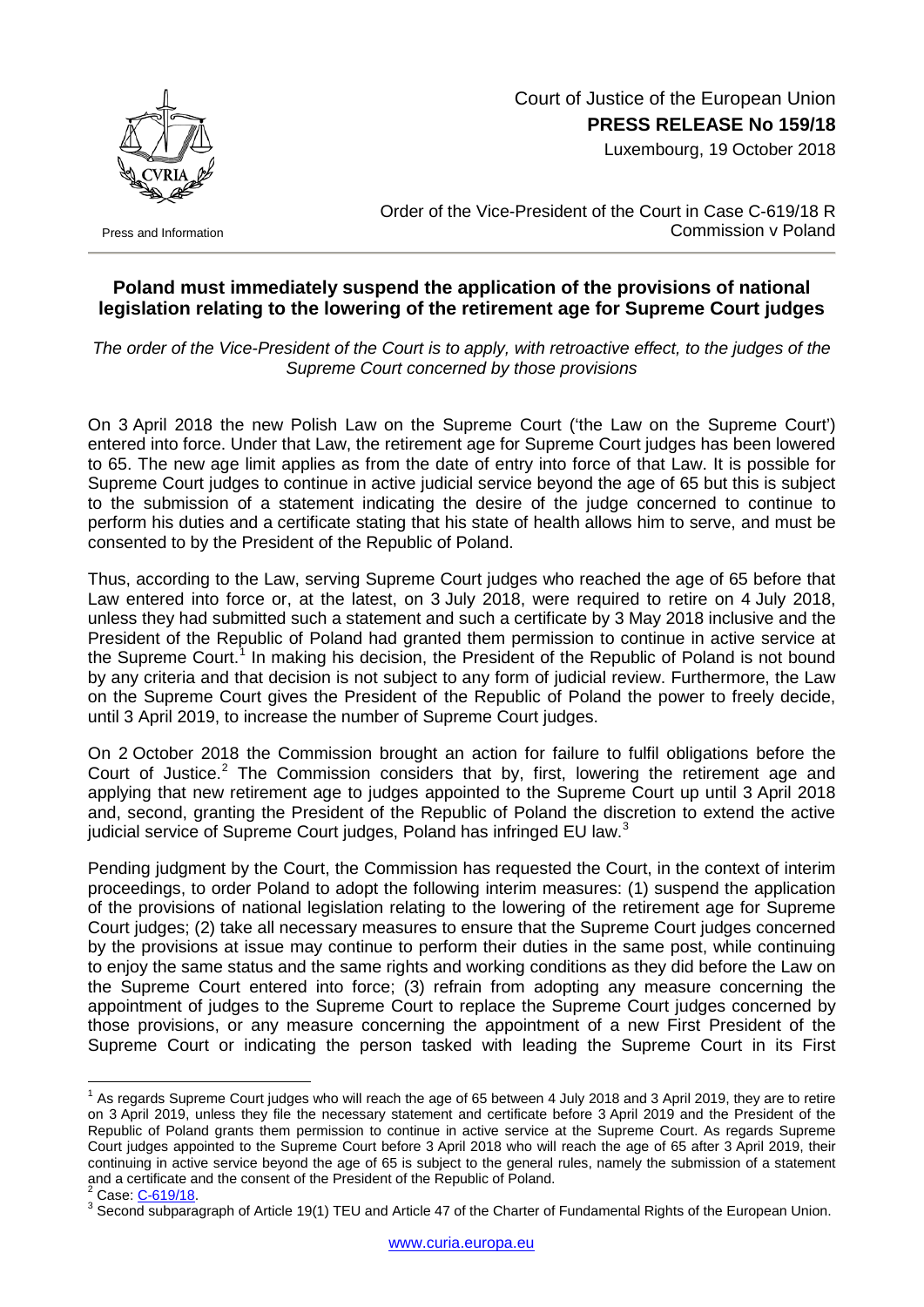President's stead pending the appointment of a new First President; (4) inform the Commission, one month after being notified of the order (of the Vice-President) of the Court at the latest, and every month thereafter, of all the measures it has adopted or plans to adopt in order to fully comply with that order.

According to the case-law of the Court, the court hearing an application for interim relief may order such interim measures only if (i) it is established that such an order is justified, prima facie, in fact and in law (fumus boni juris) and (ii) the order is urgent in so far as, to avoid serious and irreparable damage to the interests of the EU, it must be made and produce its effects before a final decision is reached. Where necessary, the court hearing the application must also weigh up the interests involved.

## By her order today, **the Vice-President of the Court, Ms Rosario Silva de Lapuerta, acting upon a request from the Commission and before the submission by Poland of its observations in the interim proceedings, [4](#page-1-0) provisionally grants all the Commission's requests until such time as an order is made closing the interim proceedings.**

First, regarding the fumus boni juris requirement, the Vice-President, without it being necessary to rule on the existence of fumus boni juris, emphasises that the arguments put forward by the Commission do not appear, prima facie, to be manifestly inadmissible or wholly unfounded. Accordingly, it is not inconceivable that the fumus boni juris requirement is met.

Second, regarding the urgency requirement, the Vice-President observes that the provisions of national legislation at issue have already begun to be applied, resulting in the retirement of a significant number of Supreme Court judges, including its President and two Presidents of Chambers. That fact, coupled with the increase, in parallel, of the number of Supreme Court judges from 93 to 120 authorised by the President of the Republic of Poland, the publication of more than 44 Supreme Court vacancies, including the post formerly occupied by its First President, and the appointment by the President of the Republic of Poland of at least 27 new judges, entails a profound and immediate change in the composition of the Supreme Court, which is, moreover, likely to be extended by new appointments. Should the action for failure to fulfil obligations brought by the Commission against Poland be ultimately upheld, all the decisions of the Supreme Court up until the decision of the Court of Justice regarding that action would have been given without the guarantees connected with the fundamental right of all individuals to an independent court or tribunal. In that regard, the Vice-President recalls that the requirement of judicial independence forms part of the essence of the fundamental right to a fair trial, a right which is of cardinal importance as a guarantee that all the rights which individuals derive from EU law will be protected and that the values common to the Member States set out in Article 2 TEU, in particular the value of the rule of law, will be safeguarded. The infringement of a fundamental right such as the right to an independent court or tribunal is thus capable, because of the very nature of the infringed right, of giving rise in itself to serious and irreparable damage. In the present case, the fact that the Supreme Court is a court of last instance and that the decisions of that court up until the judgment of the Court of Justice ruling on the action for failure to fulfil obligations will therefore have the authority of *res judicata* enable it to be established that there would be a real risk of serious and irreparable damage to individuals if the interim measures were not adopted and the action for failure to fulfil obligations were to be upheld by the Court. In those circumstances, the Vice-President finds, at this stage of the proceedings, that the urgency requirement appears to be met.

Third, the Vice-President examines whether the weighing up of the interests involved pleads in favour of ordering interim measures. She notes that, should the action for failure to fulfil obligations be dismissed, ordering the requested interim measures would merely postpone the application of the provisions of national legislation at issue. She considers in that regard that the ordering of such measures is not capable of seriously jeopardising the objective of the provisions of national legislation in question. Conversely, should the action for failure to fulfil obligations be upheld, the

<span id="page-1-0"></span><sup>4</sup> Because of the immediate risk of serious and irreparable damage in the light of the principle of effective judicial protection in the context of the application of EU law, the Commission requests, pursuant to Article 160(7) of the Rules of Procedure of the Court of Justice, that those interim measures be ordered before Poland has submitted its observations.